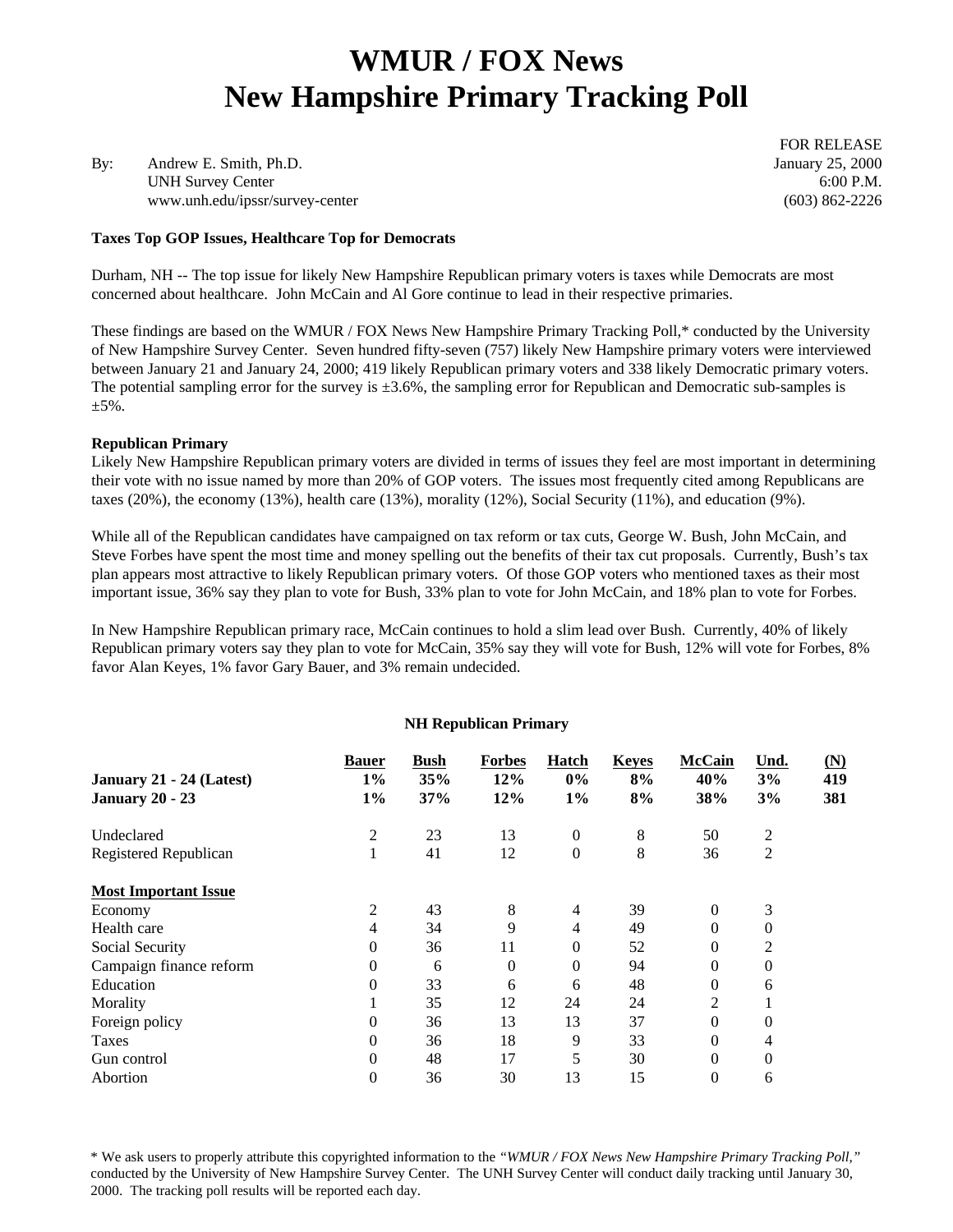#### **Democratic Primary**

Among likely Democratic primary voters, the most important issues are healthcare (31%), education (20%), Social Security (16%), the economy (9%), and campaign finance reform (5%). Al Gore has been able to overtake Bill Bradley among New Hampshire Democrats in part because he has focused on these issues and convinced voters that he can better address them.

In the fall, Bradley campaigned hard on his plan to expand health care coverage to the uninsured, and his stance on this issue helped propel him into the lead in several polls. However, Gore has successfully neutralized Bradley's advantage on health care. Among those likely Democratic voters who say that health care is their most important issue, 48% say they plan to vote for Gore and 45% say they plan to vote for Bradley.

Gore does even better on other top issues. Among those likely voters who say that education is their most important issue, Gore is favored by 58% while 36% favor Bradley. Voters who say that the economy is their most important issue also favor Gore by a similar margin–58% to 32%

Social Security is an especially important issue because it is a major concern of older voters, a group which historically votes at high levels. Voters who say that Social Security is their most important issue favor Gore over Bradley by 71% to 24%.

Gore continues to lead Bradley among likely New Hampshire Democratic primary voters, even before the any potential "bounce" from his win in the Iowa caucuses. In the latest WMUR / FOX News Tracking Poll, 52% say they plan to vote for Gore, 42% say they will vote for Bradley, while 6% remain undecided.

#### **NH Democratic Primary**

|                             | <b>Bradley</b> | Gore | <b>Other</b> | <b>Undecided</b> | (N)   |
|-----------------------------|----------------|------|--------------|------------------|-------|
| January 21-24 (Latest)      | 42%            | 52%  | $0\%$        | 6%               | (338) |
| January 20-23               | 41%            | 50%  | $1\%$        | 8%               | (280) |
| <b>Registered Democrat</b>  | 38             | 53   |              | 9                |       |
| Undeclared                  | 48             | 45   | 0            | 7                |       |
| <b>Most Important Issue</b> |                |      |              |                  |       |
| Economy                     | 32             | 58   | $\Omega$     | 11               |       |
| Health care                 | 45             | 48   | 0            |                  |       |
| Social Security             | 24             | 71   | 0            | 5                |       |
| Campaign finance reform     | 78             | 15   | 0            | 8                |       |
| Education                   | 36             | 58   |              | 5                |       |
| Morality                    | 73             | 27   | 0            | $\theta$         |       |
| Foreign policy              | 28             | 72   | 0            | $\theta$         |       |
| Taxes                       | 40             | 60   | 0            | $\Omega$         |       |
| Gun control                 | 48             | 48   | 0            | 5                |       |
| Abortion                    | 79             | 20   | 0            |                  |       |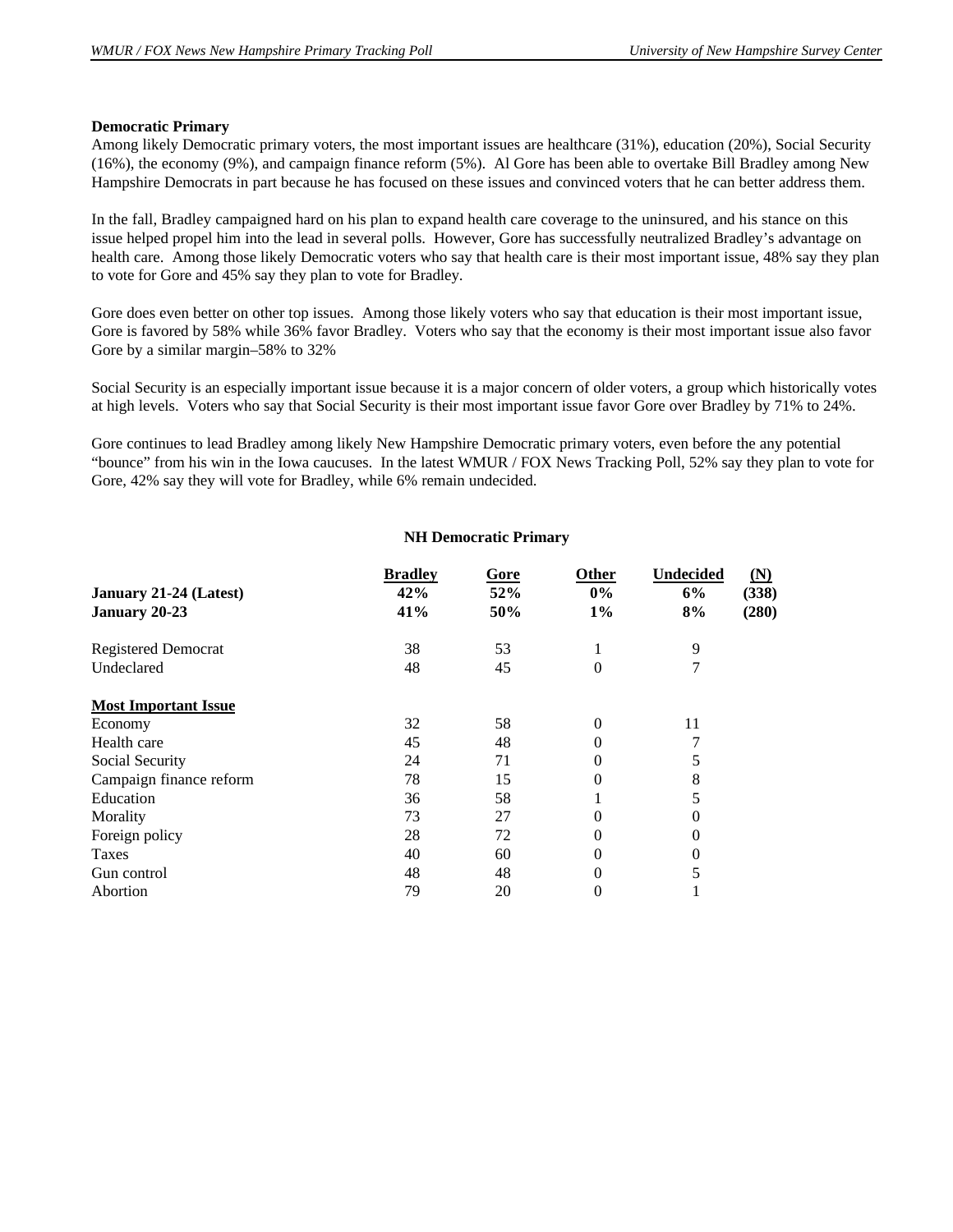# **NH GOP Primary**

| January 20-23                  | <b>Bauer</b><br>$1\%$ | <b>Bush</b><br>37% | <b>Forbes</b><br>12% | <b>Keyes</b><br>$8\%$ | <b>McCain</b><br>38% | Other<br>$1\%$                       | $\overline{\mathbf{D}}\mathbf{K}$<br>3% |
|--------------------------------|-----------------------|--------------------|----------------------|-----------------------|----------------------|--------------------------------------|-----------------------------------------|
| January 21-24 (Latest)         | 1                     | 35                 | 12                   | 8                     | 40                   | $\bf{0}$                             | $\mathbf{3}$                            |
| Undeclared                     | 1                     | 25                 | 13                   | $8\,$                 | 50                   | $\boldsymbol{0}$                     | $\overline{c}$                          |
| Registered Republican          | $\mathbf{1}$          | 41                 | 12                   | $\,8\,$               | 36                   | $\boldsymbol{0}$                     | $\overline{2}$                          |
| <b>Independent or Democrat</b> | 1                     | 14                 | 13                   | 10                    | 60                   | $\boldsymbol{0}$                     | $\boldsymbol{2}$                        |
| Not so strong Republican       | $\mathbf{1}$          | 35                 | 15                   | 6                     | 41                   | 1                                    | $\overline{c}$                          |
| <b>Strong Republican</b>       | $\boldsymbol{0}$      | 49                 | 9                    | 9                     | 29                   | $\boldsymbol{0}$                     | $\overline{3}$                          |
| Certain to support             | 1                     | 37                 | 11                   | $\tau$                | 44                   | $\boldsymbol{0}$                     | $\boldsymbol{0}$                        |
| May change mind                | $\mathbf{1}$          | 34                 | 16                   | 11                    | 35                   | 1                                    | 3                                       |
| Clinton - Favorable            | $\boldsymbol{0}$      | 32                 | 14                   | $\mathbf{1}$          | 52                   | $\boldsymbol{0}$                     | $\boldsymbol{0}$                        |
| Neither                        | $\boldsymbol{0}$      | 32                 | $\boldsymbol{0}$     | $\mathfrak{Z}$        | 57                   | $\overline{4}$                       | $\overline{4}$                          |
| Clinton - Unfavorable          | 1                     | 37                 | 13                   | 10                    | 36                   | $\boldsymbol{0}$                     | 3                                       |
| Primary-extremely interested   | $\overline{c}$        | 31                 | 11                   | 11                    | 42                   | $\boldsymbol{0}$                     | 3                                       |
| Very interested                | $\boldsymbol{0}$      | 35                 | 11                   | 5                     | 46                   | $\boldsymbol{0}$                     | $\overline{c}$                          |
| Somewhat interested            | $\mathbf{1}$          | 44                 | 17                   | 10                    | 23                   | 1                                    | $\overline{4}$                          |
| May vote                       | $\boldsymbol{0}$      | 37                 | 16                   | 3                     | 32                   | $\boldsymbol{0}$                     | 13                                      |
| Will vote unless emergency     | $\overline{c}$        | 38                 | 10                   | $\sqrt{2}$            | 41                   | $\boldsymbol{0}$                     | $\sqrt{6}$                              |
| Will definitely vote           | $\mathbf{1}$          | 35                 | 13                   | 9                     | 40                   | $\boldsymbol{0}$                     | $\overline{2}$                          |
| 18 to 29                       | 3                     | 54                 | 9                    | 9                     | 22                   | $\boldsymbol{0}$                     | 3                                       |
| 30 to 45                       | $\mathbf{0}$          | 31                 | 16                   | 9                     | 40                   | $\boldsymbol{0}$                     | 3                                       |
| 46 to 64                       | $\boldsymbol{0}$      | 33                 | 10                   | 7                     | 47                   | 1                                    | $\overline{c}$                          |
| 65 and over                    | 3                     | 44                 | 11                   | $\sqrt{6}$            | 33                   | $\boldsymbol{0}$                     | $\overline{2}$                          |
| Male                           | 1                     | 32                 | 13                   | 9                     | 42                   | $\boldsymbol{0}$                     | 3                                       |
| Female                         | $\mathbf{1}$          | 39                 | 12                   | $\sqrt{6}$            | 38                   | 1                                    | $\overline{2}$                          |
| High school or less            | $\boldsymbol{0}$      | 43                 | 11                   | 13                    | 29                   | $\boldsymbol{0}$                     | 4                                       |
| Some college                   | $\overline{c}$        | 36                 | 17                   | $\sqrt{6}$            | 37                   | $\boldsymbol{0}$                     | $\mathbf{1}$                            |
| College graduate               | $\mathbf{1}$          | 31                 | 11                   | $\sqrt{6}$            | 46                   | $\mathbf{1}$                         | $\mathfrak{Z}$                          |
| Post-graduate                  | $\boldsymbol{0}$      | 32                 | 10                   | 7                     | 49                   | $\boldsymbol{0}$                     | $\overline{c}$                          |
| Less than \$25,000             | 6                     | 45                 | 12                   | 11                    | 26                   | $\boldsymbol{0}$                     | $\boldsymbol{0}$                        |
| \$25,000 to \$49,999           | $\boldsymbol{0}$      | 37                 | 18                   | 9                     | 31                   | $\boldsymbol{0}$                     | $\overline{4}$                          |
| \$50,000 to \$74,999           | $\mathbf{1}$          | 36                 | 12                   | 13                    | 38                   | $\boldsymbol{0}$                     | $\boldsymbol{0}$                        |
| \$75,000 to \$99,999           | $\boldsymbol{0}$      | 30                 | 6                    | 6                     | 53                   | $\boldsymbol{0}$                     | 5                                       |
| \$100,000 or more              | $\overline{2}$        | 37                 | 9                    | $\overline{2}$        | 49                   | $\boldsymbol{0}$                     | $\mathbf{1}$                            |
| Lived in NH 5 yrs or less      | $\boldsymbol{0}$      | 42                 | 13                   | $\mathfrak{Z}$        | 40                   | $\boldsymbol{0}$                     | $\overline{c}$                          |
| 6 to 10 years                  | $\overline{c}$        | 40                 | 7                    | 9                     | 35                   | $\boldsymbol{0}$                     | 6                                       |
| 11 to 20 years                 | $\mathbf{1}$          | 29                 | 14                   | 11                    | 45                   | $\boldsymbol{0}$                     | $\boldsymbol{0}$                        |
| More than 20 years             | $\mathbf{1}$          | 36                 | 12                   | $\,8\,$               | 39                   | $\boldsymbol{0}$                     | 3                                       |
| North West Central NH          | $\overline{c}$        | 32                 | 10                   | $\tau$                | 49                   | $\boldsymbol{0}$                     | $\boldsymbol{0}$                        |
| Western NH                     | 3                     | 37                 | 10                   | $\mathfrak{Z}$        | 36                   | $\boldsymbol{0}$                     | 11                                      |
| Central/Lakes                  | $\boldsymbol{0}$      | 37                 | 15                   | 9                     | 34                   | $\overline{2}$                       | $\mathbf{2}$                            |
| Hillsborough County            | $\mathbf{1}$          | 36                 | 18                   | $\sqrt{6}$            | 36                   | $\boldsymbol{0}$<br>$\boldsymbol{0}$ | 3                                       |
| Seacoast                       | $\mathbf{1}$          | 36                 | $\sqrt{6}$           | 11                    | 46                   |                                      | $\mathbf{1}$                            |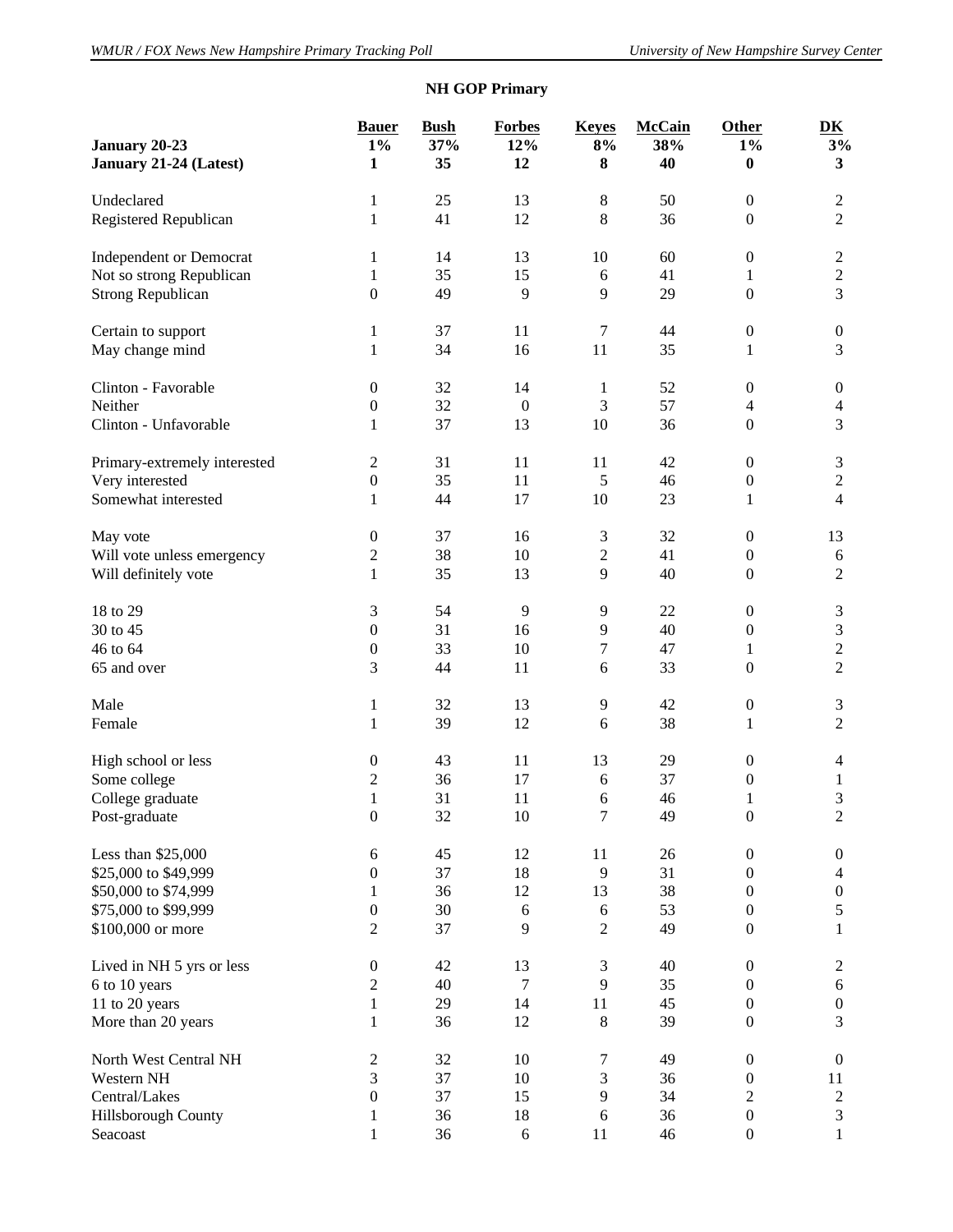# **NH GOP Primary**

| January 20-23                  | <b>Bauer</b><br>$1\%$ | <b>Bush</b><br>37% | <b>Forbes</b><br>12% | <b>Keyes</b><br>8% | <b>McCain</b><br>38% | Other<br>$1\%$ | DK<br>3% |
|--------------------------------|-----------------------|--------------------|----------------------|--------------------|----------------------|----------------|----------|
| January 21-24 (Latest)         | 1                     | 35                 | 12                   | 8                  | 40                   | $\bf{0}$       | 3        |
| <b>Most Important Issue</b>    |                       |                    |                      |                    |                      |                |          |
| Economy                        | 2                     | 43                 | 8                    | 4                  | 39                   | $\Omega$       | 3        |
| Health care                    | 4                     | 34                 | 9                    | 4                  | 49                   | 0              | 0        |
| Social Security                | $\Omega$              | 36                 | 11                   | $\theta$           | 52                   | $\Omega$       | 2        |
| Campaign finance reform        | $\theta$              | 6                  | $\theta$             | $\theta$           | 94                   | 0              | $\Omega$ |
| Education                      | 0                     | 33                 | 6                    | 6                  | 48                   | 0              | 6        |
| Morality                       |                       | 35                 | 12                   | 24                 | 24                   | 2              |          |
| Foreign policy                 | 0                     | 36                 | 13                   | 13                 | 37                   | $\Omega$       | 0        |
| Taxes                          | $\theta$              | 36                 | 18                   | 9                  | 33                   | 0              | 4        |
| Gun control                    | 0                     | 48                 | 17                   | 5                  | 30                   | $\Omega$       | $\Omega$ |
| Abortion                       | $\Omega$              | 36                 | 30                   | 13                 | 15                   | 0              | 6        |
| <b>Candidate Quality</b>       |                       |                    |                      |                    |                      |                |          |
| Stands up for beliefs          | 1                     | 25                 | 11                   | 9                  | 49                   |                | 4        |
| Understands complex issues     | 0                     | 27                 | 31                   | 8                  | 32                   | 0              | 2        |
| Best chance to win in Nov.     | $\theta$              | 80                 | $\theta$             | 5                  | 15                   | $\Omega$       | 0        |
| Represents conservative issues |                       | 46                 | 16                   | 16                 | 21                   | 0              | $\theta$ |
| Strong decisive leader         | 0                     | 40                 | 6                    | 8                  | 46                   | $\theta$       | 0        |
| Cares about average American   | $\theta$              | 25                 | 20                   | 2                  | 49                   | 0              | 4        |
| Right experience               | $\Omega$              | 46                 | 9                    | 4                  | 39                   | 0              | 3        |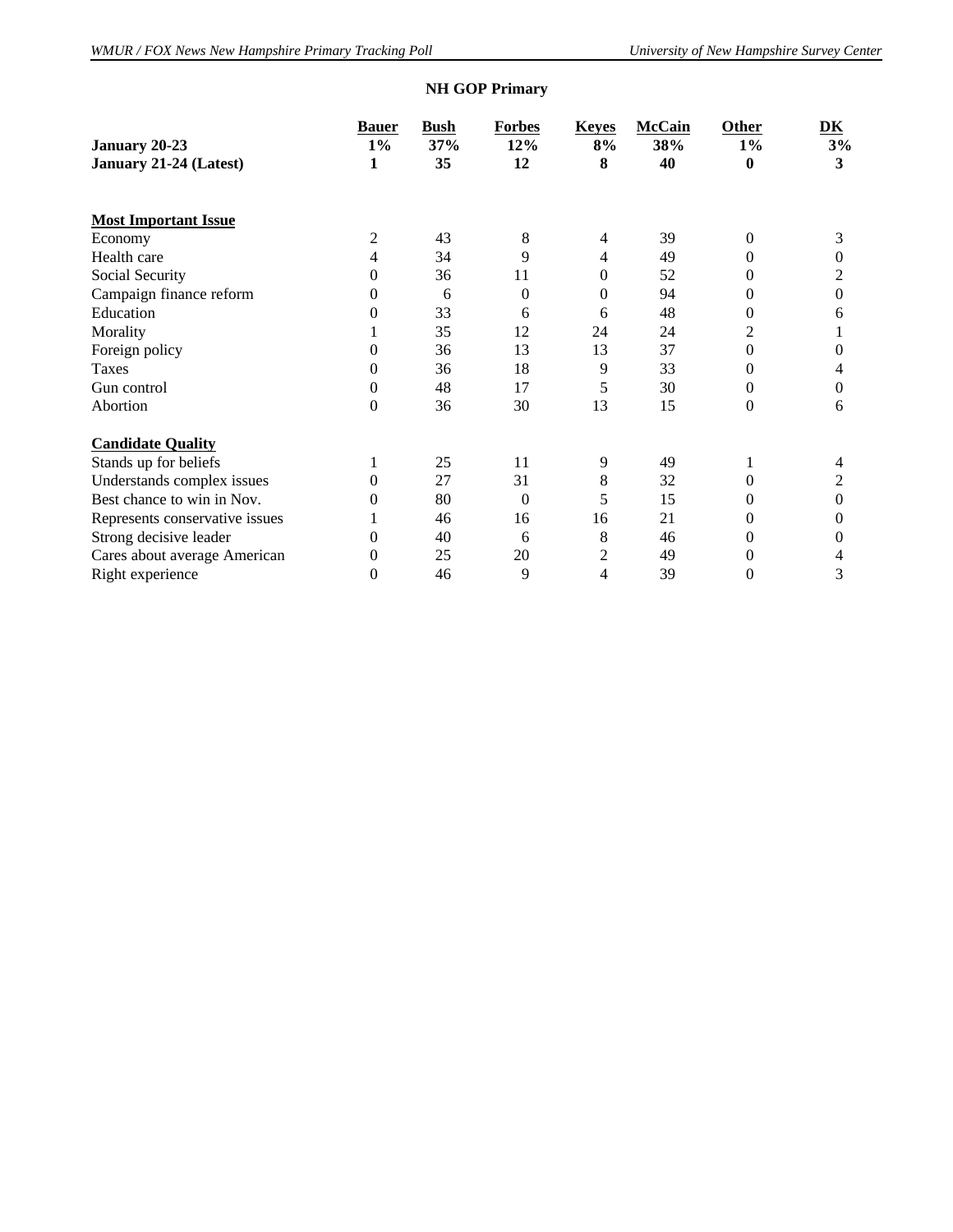| <b>Second Choice</b>     |                            |                            |                              |                 |                    |               |  |
|--------------------------|----------------------------|----------------------------|------------------------------|-----------------|--------------------|---------------|--|
| <b>Bush</b><br>30%<br>31 | <b>Forbes</b><br>16%<br>18 | <b>McCain</b><br>27%<br>25 | <b>Bradley</b><br>$5\%$<br>5 | Gore<br>5%<br>6 | Other<br>15%<br>14 | DK<br>3%<br>3 |  |
|                          |                            |                            |                              |                 |                    |               |  |
|                          |                            |                            |                              |                 |                    |               |  |
| 50                       | 31                         | 19                         | $\overline{0}$               | $\mathbf{0}$    | $\Omega$           | $\theta$      |  |
| $\overline{0}$           | 23                         | 56                         | 2                            | 2               | 17                 | 0             |  |
| 42                       | $\Omega$                   | 19                         | 3                            | 8               | 28                 | 0             |  |
| 23                       | 40                         | 23                         | $\theta$                     | $\mathbf{0}$    | 10                 | 5             |  |
| 59                       | 15                         | 0                          | 10                           | 9               | 7                  | 0             |  |
| $\overline{0}$           | $\theta$                   | 13                         | $\theta$                     | 15              | $\theta$           | 72            |  |
|                          |                            |                            |                              |                 |                    |               |  |

#### **Likely Republican Primary Voters Second Choice**

#### **Likely Republican Primary Voters Certainty of Vote**

| <b>January 20-23</b><br>January 21-24 (Latest) | Certain<br>67%<br>67 | <b>May Change</b><br><b>Mind</b><br>33%<br>31 | Don't<br>Know<br>$0\%$<br>2 |
|------------------------------------------------|----------------------|-----------------------------------------------|-----------------------------|
| <b>GOP Candidate Favored</b>                   |                      |                                               |                             |
| Bauer                                          | 63                   | 37                                            | 0                           |
| Bush                                           | 71                   | 29                                            | 0                           |
| Forbes                                         | 61                   | 39                                            | $\theta$                    |
| Keyes                                          | 59                   | 41                                            | $\theta$                    |
| McCain                                         | 74                   | 26                                            | $\Omega$                    |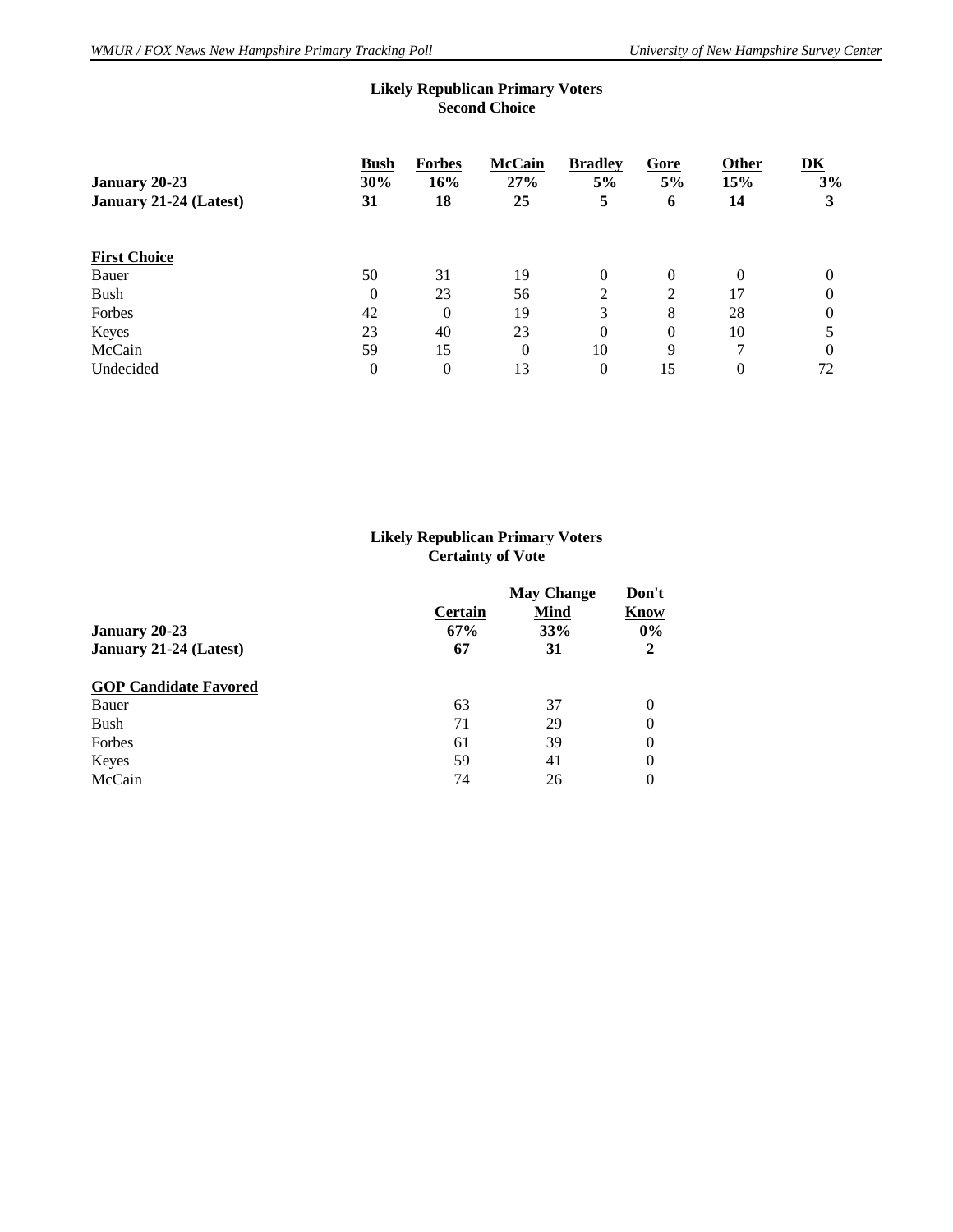#### **Most Important Issue Likely Republican Primary Voters**

|                                |                | <b>Health</b>  | Soc.                    |                          |                 |                  |              |
|--------------------------------|----------------|----------------|-------------------------|--------------------------|-----------------|------------------|--------------|
|                                | <b>Economy</b> | Care           | Sec.                    | Educ.                    | <b>Morality</b> | <b>Taxes</b>     | Other        |
| January 20-23                  | 15%            | 14%            | 12%                     | 9%                       | 11%             | 21%              | 19%          |
| January 21-24 (Latest)         | 13             | 13             | 11                      | $\boldsymbol{9}$         | 12              | 20               | 22           |
|                                |                |                |                         |                          |                 |                  |              |
| Bauer                          | 32             | 50             | $\boldsymbol{0}$        | $\boldsymbol{0}$         | 19              | $\boldsymbol{0}$ | $\mathbf{0}$ |
| <b>Bush</b>                    | 16             | 12             | 11                      | 9                        | 12              | 21               | 19           |
| Forbes                         | $\,8\,$        | 10             | 10                      | 5                        | 12              | 30               | 26           |
| Keyes                          | 7              | $\tau$         | $\boldsymbol{0}$        | 7                        | 36              | 22               | 20           |
|                                |                |                |                         |                          |                 |                  |              |
| McCain                         | 13             | 16             | 14                      | 11                       | $\overline{7}$  | 17               | 23           |
| Undeclared                     | 14             | 12             | 13                      | 10                       | $\,8\,$         | 20               | $22\,$       |
| Registered Republican          | 12             | 13             | 10                      | $\,8\,$                  | 14              | 21               | 22           |
|                                |                |                |                         |                          |                 |                  |              |
| <b>Independent or Democrat</b> | 9              | 15             | 17                      | 8                        | 10              | 25               | 16           |
| Not so strong Republican       | 15             | 13             | 12                      | 9                        | 10              | 16               | 25           |
| <b>Strong Republican</b>       | 12             | 12             | 7                       | 10                       | 16              | 22               | $20\,$       |
|                                |                |                |                         |                          |                 |                  |              |
| Clinton - Favorable            | 16             | 14             | 15                      | 15                       | 6               | 15               | 20           |
| Neither                        | 8              | 9              | 18                      | 11                       | 12              | 28               | 13           |
| Clinton - Unfavorable          | 13             | 13             | 10                      | 7                        | 13              | 21               | 23           |
| May vote                       | 23             | 6              | 10                      | 23                       | 16              | 13               | 10           |
|                                |                |                |                         |                          |                 |                  |              |
| Will vote unless emergency     | 24             | 12             | 11                      | 9                        | 10              | 13               | 21           |
| Will definitely vote           | 11             | 13             | 11                      | 9                        | 12              | 22               | 22           |
| 18 to 29                       | 24             | $\overline{2}$ | $\sqrt{2}$              | 14                       | 15              | 18               | 26           |
| 30 to 45                       | 17             | 10             | 6                       | 10                       | 9               | 26               | 22           |
| 46 to 64                       | $\,8\,$        | 17             | 10                      | 10                       | 13              | 23               | $20\,$       |
|                                |                |                |                         |                          |                 |                  |              |
| 65 and over                    | 9              | 18             | 32                      | $\overline{\mathcal{L}}$ | 13              | 6                | 19           |
| Male                           | 15             | $\overline{7}$ | 9                       | 9                        | 11              | 26               | 23           |
| Female                         | 11             | 20             | 14                      | 9                        | 13              | 13               | $20\,$       |
|                                |                |                |                         |                          |                 |                  |              |
| High school or less            | 15             | 15             | 16                      | $\overline{4}$           | 12              | 17               | 22           |
| Some college                   | 12             | 12             | 12                      | 11                       | 12              | 18               | 21           |
| College graduate               | 11             | 13             | 6                       | $11\,$                   | 12              | 23               | 24           |
| Post-graduate                  | 17             | $10\,$         | 13                      | 8                        | 11              | 23               | 18           |
|                                |                |                |                         |                          |                 |                  |              |
| Less than \$25,000             | 10             | 16             | 34                      | $\tau$                   | $\overline{4}$  | 15               | 15           |
| \$25,000 to \$49,999           | 13             | 16             | 15                      | $\overline{9}$           | 10              | 13               | 23           |
| \$50,000 to \$74,999           | 13             | 12             | $\overline{\mathbf{4}}$ | 12                       | 19              | 23               | 17           |
| \$75,000 to \$99,999           | 14             | 12             | $\boldsymbol{2}$        | 11                       | $8\,$           | 36               | 17           |
| \$100,000 or more              | 20             | 11             | 6                       | 10                       | 9               | 25               | 19           |
|                                |                |                |                         |                          |                 |                  |              |
| Lived in NH 5 yrs or less      | 10             | $\mathfrak s$  | 10                      | 18                       | 8               | 21               | 28           |
| 6 to 10 years                  | $\overline{2}$ | 17             | $\overline{4}$          | 10                       | $27\,$          | 23               | 17           |
| 11 to 20 years                 | 16             | 16             | $\overline{4}$          | $\overline{4}$           | 11              | 21               | 28           |
| More than 20 years             | 14             | 12             | 15                      | $\overline{9}$           | 11              | 19               | 18           |
|                                |                |                |                         |                          |                 |                  |              |
| North West Central NH          | 14             | 13             | 12                      | $\tau$                   | $\overline{4}$  | 16               | 35           |
| Western NH                     | 16             | $11\,$         | 11                      | $\overline{9}$           | 6               | 23               | 24           |
| Central/Lakes                  | 11             | 16             | $\tau$                  | $\tau$                   | 21              | 14               | 26           |
| Hillsborough County            | 12             | 10             | $\,8\,$                 | 11                       | 13              | $27\,$           | 19           |
| Seacoast                       | 13             | 14             | 15                      | $10\,$                   | 12              | 20               | 17           |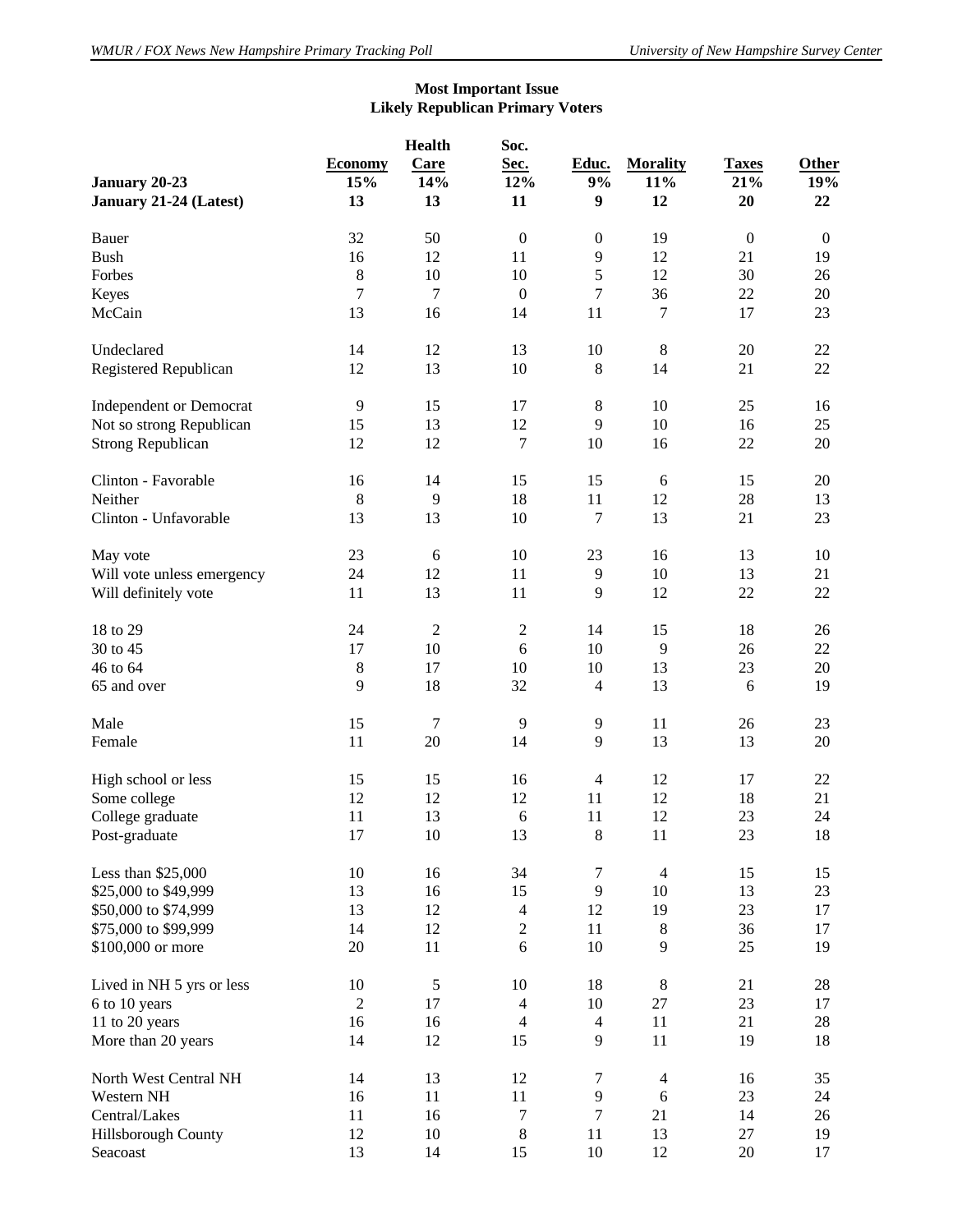## **Important Candidate Qualities Likely Republican Primary Voters**

|                                | <b>Stands</b><br>for<br><b>Beliefs</b> | <b>Knows</b><br><b>Complex</b><br><b>Issues</b> | <b>Best</b><br><b>Chance</b><br>to Win | Rep.<br>Conser.<br><b>Issues</b> | <b>Strong</b><br>Leader | <b>Cares</b><br>Avg.<br>Amer. | <b>Right</b><br>Exper.   | DK               |
|--------------------------------|----------------------------------------|-------------------------------------------------|----------------------------------------|----------------------------------|-------------------------|-------------------------------|--------------------------|------------------|
| January 20-23                  | 38%                                    | 8%                                              | $5\%$                                  | 13%                              | 17%                     | 10%                           | 8%                       | 2%               |
| January 21-24 (Latest)         | 39                                     | 8                                               | 6                                      | 12                               | 15                      | 11                            | 8                        | $\mathbf{1}$     |
| Bauer                          | 73                                     | $\boldsymbol{0}$                                | $\boldsymbol{0}$                       | 27                               | $\boldsymbol{0}$        | $\boldsymbol{0}$              | $\boldsymbol{0}$         | $\boldsymbol{0}$ |
| <b>Bush</b>                    | 28                                     | 6                                               | 14                                     | 16                               | 17                      | 8                             | 11                       | $\mathbf{1}$     |
| Forbes                         | 35                                     | 19                                              | $\boldsymbol{0}$                       | 16                               | $\tau$                  | 18                            | 6                        | $\boldsymbol{0}$ |
| Keyes                          | 44                                     | 7                                               | 4                                      | 24                               | 15                      | $\overline{2}$                | $\overline{\mathcal{L}}$ | $\boldsymbol{0}$ |
| McCain                         | 47                                     | 6                                               | $\overline{2}$                         | 6                                | 17                      | 13                            | 8                        | $\mathbf{1}$     |
| Undeclared                     | 42                                     | 6                                               | $\boldsymbol{2}$                       | 6                                | 18                      | 15                            | 10                       | $\mathbf{1}$     |
| Registered Republican          | 37                                     | 8                                               | 8                                      | 16                               | 13                      | 9                             | 8                        | $\overline{2}$   |
| <b>Independent or Democrat</b> | 36                                     | 7                                               | 6                                      | 6                                | 11                      | 18                            | 15                       | $\boldsymbol{0}$ |
| Not so strong Republican       | 44                                     | $8\,$                                           | 3                                      | 10                               | 18                      | $\overline{9}$                | 8                        | $\mathbf{1}$     |
| <b>Strong Republican</b>       | 34                                     | 7                                               | 10                                     | 18                               | 14                      | 8                             | 6                        | $\overline{3}$   |
| Clinton - Favorable            | 35                                     | 9                                               | 10                                     | 3                                | 14                      | 15                            | 13                       | $\boldsymbol{0}$ |
| Neither                        | 32                                     | 4                                               | $\boldsymbol{0}$                       | 9                                | 23                      | 23                            | 7                        | $\boldsymbol{0}$ |
| Clinton - Unfavorable          | 41                                     | 7                                               | 5                                      | 15                               | 14                      | 8                             | 7                        | $\overline{2}$   |
| May vote                       | 37                                     | 6                                               | $\boldsymbol{0}$                       | 6                                | 19                      | 16                            | 13                       | $\mathfrak{Z}$   |
| Will vote unless emergency     | 36                                     | 11                                              | 1                                      | 14                               | 17                      | 16                            | $\overline{4}$           | $\mathbf{1}$     |
| Will definitely vote           | 39                                     | 7                                               | $\overline{7}$                         | 12                               | 15                      | 10                            | 9                        | $\mathbf{1}$     |
| 18 to 29                       | 40                                     | 3                                               | 11                                     | 11                               | 23                      | $\overline{4}$                | $\,8\,$                  | $\boldsymbol{0}$ |
| 30 to 45                       | 33                                     | 6                                               | 5                                      | 14                               | 17                      | 14                            | 10                       | $\mathbf{1}$     |
| 46 to 64                       | 45                                     | 9                                               | 5                                      | 10                               | 11                      | 11                            | 9                        | $\mathbf{1}$     |
| 65 and over                    | 35                                     | 13                                              | 10                                     | 14                               | 13                      | 7                             | $\overline{4}$           | $\overline{4}$   |
| Male                           | 37                                     | $8\,$                                           | 7                                      | 10                               | 17                      | 12                            | $\tau$                   | $\overline{2}$   |
| Female                         | 41                                     | 7                                               | $\overline{4}$                         | 15                               | 13                      | 9                             | 10                       | $\mathbf{0}$     |
| High school or less            | 39                                     | $\overline{4}$                                  | 9                                      | 12                               | 12                      | 12                            | 10                       | $\overline{4}$   |
| Some college                   | 40                                     | 8                                               | 4                                      | 14                               | 12                      | 11                            | 10                       | $\boldsymbol{0}$ |
| College graduate               | 41                                     | 7                                               | 5                                      |                                  |                         |                               |                          |                  |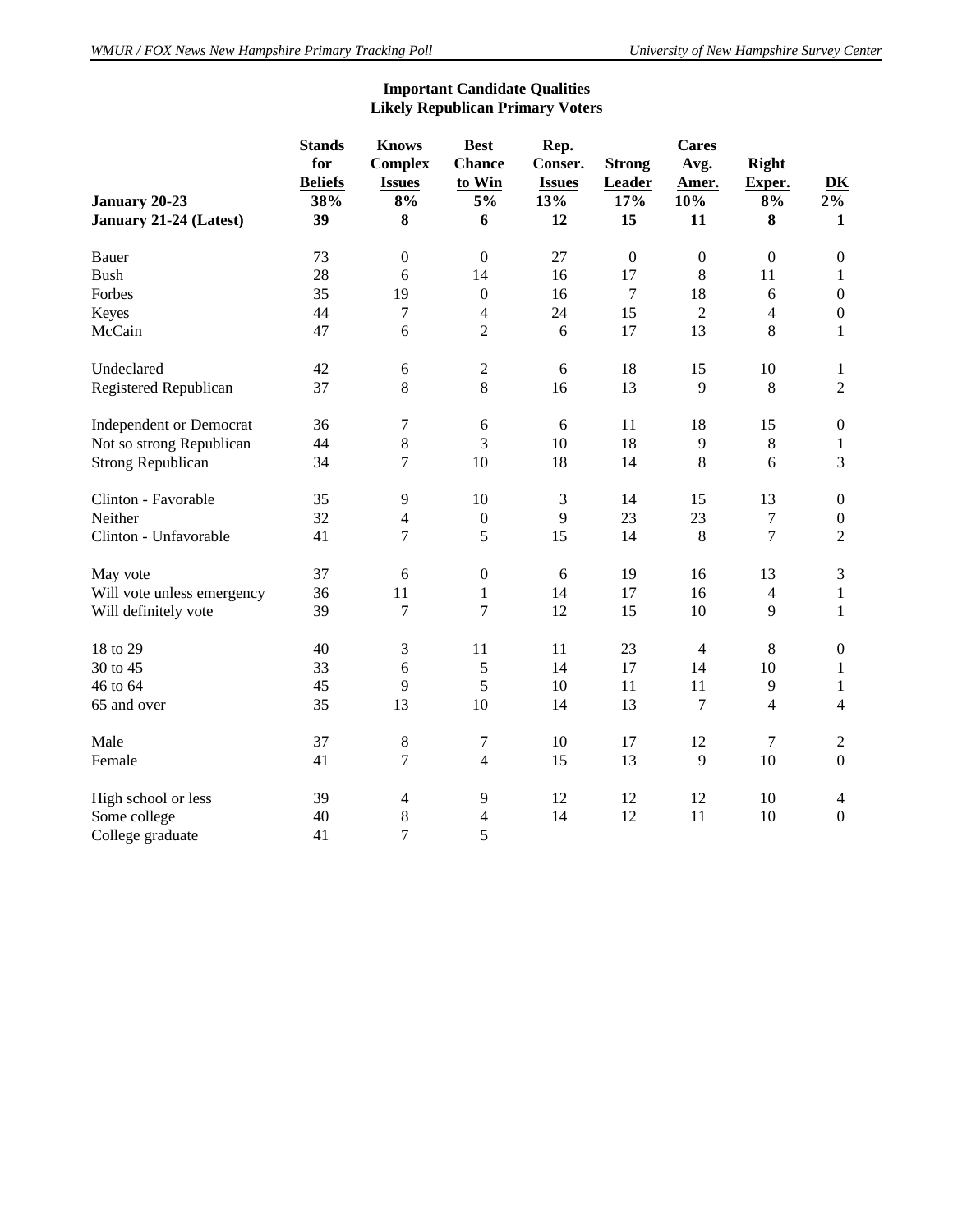# **NH Democratic Primary**

|                              | <b>Bradley</b> | Gore | Other            | Undecided                |
|------------------------------|----------------|------|------------------|--------------------------|
| January 20-23                | 41%            | 50%  | $1\%$            | 8%                       |
| January 21-24 (Latest)       | 42             | 52   | $\bf{0}$         | 6                        |
| <b>Registered Democrat</b>   | 39             | 55   | $\boldsymbol{0}$ | 6                        |
| Undeclared                   | 47             | 47   | $\boldsymbol{0}$ | 6                        |
| <b>Strong Democrat</b>       | 34             | 62   | $\boldsymbol{0}$ | $\overline{4}$           |
| Not so strong Democrat       | 44             | 49   | $\mathbf{1}$     | 6                        |
| Lean Democrat                | 40             | 50   | $\boldsymbol{0}$ | $10\,$                   |
| Independent or Republican    | 62             | 34   | $\boldsymbol{0}$ | 5                        |
| Clinton - Favorable          | 37             | 56   | $\boldsymbol{0}$ | 6                        |
| Neither                      | 35             | 59   | $\boldsymbol{0}$ | 6                        |
| Clinton - Unfavorable        | 60             | 35   | $\boldsymbol{0}$ | 5                        |
| Primary-extremely interested | 45             | 47   | $\boldsymbol{0}$ | $8\,$                    |
| Very interested              | 44             | 51   | $\boldsymbol{0}$ | 5                        |
| Somewhat interested          | 31             | 63   | 1                | 5                        |
| May vote                     | 48             | 43   | $\boldsymbol{0}$ | 9                        |
| Will vote unless emergency   | 39             | 52   | 1                | $\,8$                    |
| Will definitely vote         | 42             | 52   | $\boldsymbol{0}$ | 5                        |
| 18 to 29                     | 47             | 46   | 3                | $\overline{4}$           |
| 30 to 45                     | 44             | 51   | $\boldsymbol{0}$ | 5                        |
| 46 to 64                     | 40             | 53   | $\boldsymbol{0}$ | $\boldsymbol{7}$         |
| 65 and over                  | 40             | 55   | $\boldsymbol{0}$ | 5                        |
| Male                         | 39             | 55   | $\mathbf{1}$     | 5                        |
| Female                       | 43             | 51   | $\boldsymbol{0}$ | 6                        |
| High school or less          | 22             | 75   | $\boldsymbol{0}$ | 3                        |
| Some college                 | 34             | 59   | 1                | $\sqrt{6}$               |
| College graduate             | 55             | 37   | $\boldsymbol{0}$ | 8                        |
| Post-graduate                | 56             | 38   | $\boldsymbol{0}$ | 6                        |
| Less than \$25,000           | $10\,$         | 86   | $\boldsymbol{0}$ | $\overline{\mathcal{A}}$ |
| \$25,000 to \$49,999         | 50             | 45   | $\mathbf{1}$     | $\overline{\mathcal{L}}$ |
| \$50,000 to \$74,999         | 35             | 61   | $\boldsymbol{0}$ | 3                        |
| \$75,000 to \$99,999         | 42             | 50   | $\boldsymbol{0}$ | $\,8\,$                  |
| \$100,000 or more            | 63             | 35   | $\boldsymbol{0}$ | $\overline{2}$           |
| Lived in NH 5 yrs or less    | 54             | 35   | $\boldsymbol{2}$ | 9                        |
| 6 to 10 years                | 30             | 62   | $\boldsymbol{0}$ | $\,8\,$                  |
| 11 to 20 years               | 43             | 50   | $\boldsymbol{0}$ | $\boldsymbol{7}$         |
| More than 20 years           | 41             | 54   | $\boldsymbol{0}$ | 5                        |
| North West Central NH        | 44             | 49   | $\overline{2}$   | 5                        |
| Western NH                   | 34             | 54   | $\boldsymbol{0}$ | 13                       |
| Central/Lakes                | 48             | 44   | $\boldsymbol{0}$ | $\boldsymbol{7}$         |
| Hillsborough County          | 44             | 50   | $\boldsymbol{0}$ | $\sqrt{6}$               |
| Seacoast                     | 39             | 58   | $\boldsymbol{0}$ | $\overline{4}$           |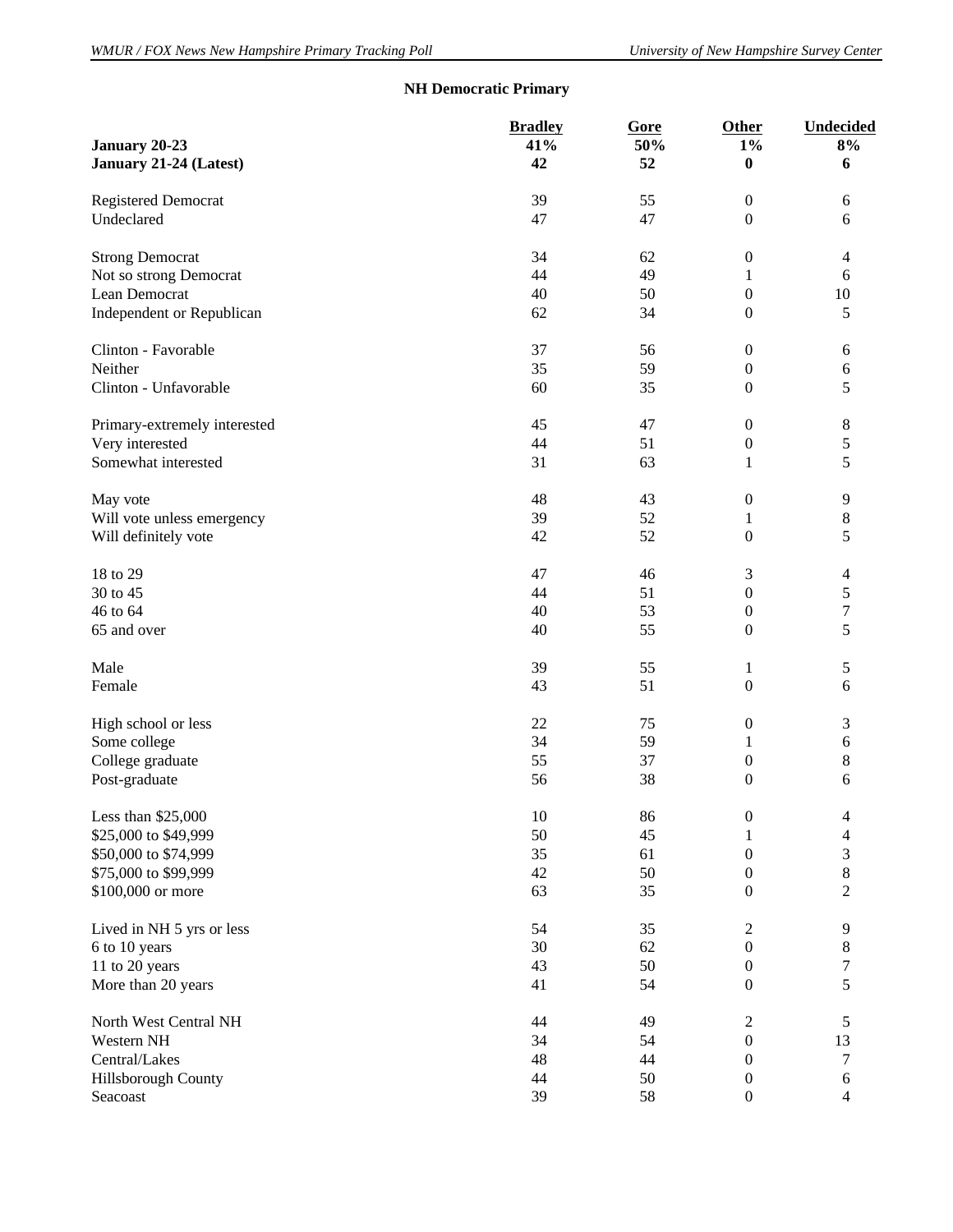# **NH Democratic Primary**

|                             | <b>Bradley</b> | Gore | Other            | Undecided        |  |
|-----------------------------|----------------|------|------------------|------------------|--|
| January 20-23               | 41%            | 50%  | $1\%$            | 8%               |  |
| January 21-24 (Latest)      | 42             | 52   | $\boldsymbol{0}$ | 6                |  |
| <b>Most Important Issue</b> |                |      |                  |                  |  |
| Economy                     | 32             | 58   | $\mathbf{0}$     | 11               |  |
| Health care                 | 45             | 48   | $\theta$         | 7                |  |
| Social Security             | 24             | 71   | 0                | 5                |  |
| Campaign finance reform     | 78             | 15   | 0                | 8                |  |
| Education                   | 36             | 58   |                  | 5                |  |
| Morality                    | 73             | 27   | 0                | 0                |  |
| Foreign policy              | 28             | 72   | 0                | 0                |  |
| Taxes                       | 40             | 60   | 0                | $\boldsymbol{0}$ |  |
| Gun control                 | 48             | 48   | 0                | 5                |  |
| Abortion                    | 79             | 20   | $\overline{0}$   |                  |  |
| <b>Candidate Quality</b>    |                |      |                  |                  |  |
| Strong/decisive leader      | 30             | 62   | $\Omega$         | 8                |  |
| New ideas                   | 56             | 41   | 0                | 3                |  |
| Not typical politician      | 80             | 19   | 0                |                  |  |
| Right experience            | 7              | 89   | 0                | 3                |  |
| Best chance to win in Nov.  | 51             | 49   | 0                | 0                |  |
| Stands up for what believes | 55             | 37   |                  | 8                |  |
| Loyal Democrat              | 22             | 78   | $\overline{0}$   | $\overline{0}$   |  |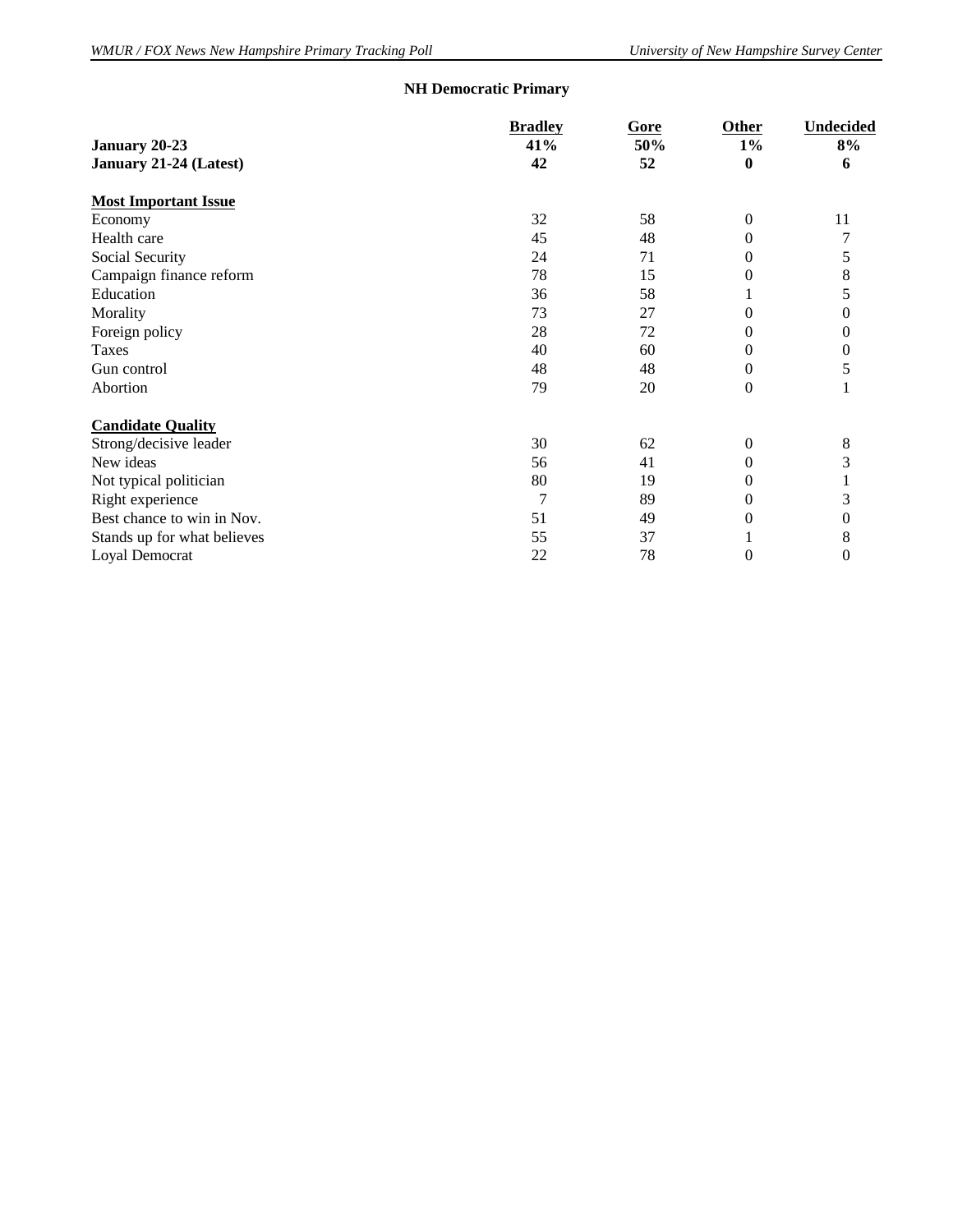|                        | <b>Second Choice</b> |                       |             |              |                              |  |
|------------------------|----------------------|-----------------------|-------------|--------------|------------------------------|--|
| January 20-23          | <b>McCain</b><br>29% | <b>Bradley</b><br>28% | Gore<br>23% | Other<br>13% | $\overline{\text{DK}}$<br>7% |  |
| January 21-24 (Latest) | 30                   | 29                    | 23          | 11           | 6                            |  |
| <b>First Choice</b>    |                      |                       |             |              |                              |  |
| <b>Bradley</b>         | 35                   |                       | 51          | 9            | 4                            |  |
| Gore                   | 28                   | 56                    | $\theta$    | 13           | 2                            |  |
| Undecided              | 14                   | 9                     | 5           |              | 70                           |  |

# **Likely Democratic Primary Voters**

#### **Likely Democratic Primary Voters Certainty of Vote**

| January 20-23<br>January 21-24 (Latest)                | Certain<br>72%<br>69 | <b>May Change</b><br><b>Mind</b><br>28%<br>28 | Don't<br>Know<br>$0\%$<br>$\overline{\mathbf{4}}$ |
|--------------------------------------------------------|----------------------|-----------------------------------------------|---------------------------------------------------|
| <b>DEM Candidate Favored</b><br><b>Bradley</b><br>Gore | 70<br>76             | 30<br>24                                      | 0<br>0                                            |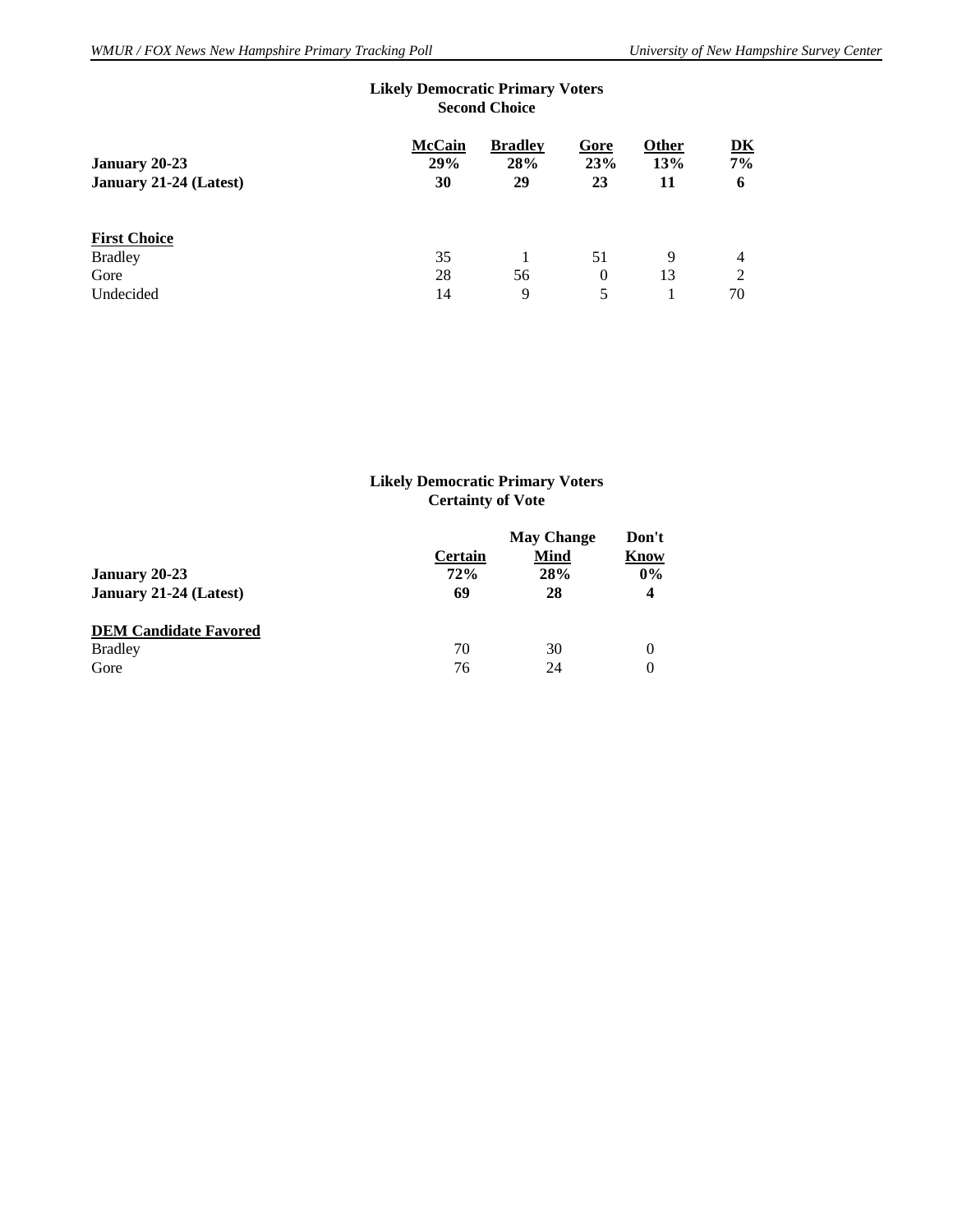#### **Most Important Issue Likely Democratic Primary Voters**

| January 20-23<br>January 21-24 (Latest) | <b>Economy</b><br>10%<br>9 | <b>Health</b><br>Care<br>33%<br>31 | Soc.<br>Sec.<br>15%<br>16 | Camp.<br>Finan.<br>5%<br>5 | Educ.<br>20%<br>20 | <b>Other</b><br>17%<br>18 |
|-----------------------------------------|----------------------------|------------------------------------|---------------------------|----------------------------|--------------------|---------------------------|
| <b>Bradley</b>                          | $\tau$                     | 33                                 | $\overline{9}$            | 9                          | 17                 | 24                        |
| Gore                                    | 10                         | 28                                 | 22                        | $\mathbf{1}$               | 22                 | 16                        |
| Other                                   | $\boldsymbol{0}$           | $\boldsymbol{0}$                   | $\boldsymbol{0}$          | $\boldsymbol{0}$           | 100                | $\boldsymbol{0}$          |
| Undecided                               | 18                         | 38                                 | 15                        | 7                          | 18                 | 5                         |
| <b>Registered Democrat</b>              | 10                         | 32                                 | 17                        | $\overline{4}$             | 19                 | 17                        |
| Undeclared                              | 8                          | 28                                 | 14                        | 6                          | $22\,$             | 21                        |
| <b>Strong Democrat</b>                  | 11                         | 34                                 | 15                        | 5                          | 20                 | 16                        |
| Not so strong Democrat                  | $\overline{4}$             | 22                                 | 19                        | 5                          | 19                 | 30                        |
| Lean Democrat                           | 9                          | 35                                 | 18                        | $\overline{\mathcal{L}}$   | 21                 | 13                        |
| Independent or Republican               | 12                         | 31                                 | 15                        | 5                          | 22                 | 15                        |
| Clinton - Favorable                     | 9                          | 32                                 | 17                        | $\sqrt{5}$                 | 22                 | 16                        |
| Neither                                 | 9                          | 31                                 | 18                        | $\boldsymbol{2}$           | 18                 | 23                        |
| Clinton - Unfavorable                   | 11                         | 28                                 | 14                        | 5                          | 17                 | 24                        |
| May vote                                | 9                          | 23                                 | 18                        | 5                          | 23                 | 23                        |
| Will vote unless emergency              | 13                         | 33                                 | 14                        | $\overline{c}$             | 13                 | 24                        |
| Will definitely vote                    | $8\,$                      | 31                                 | 17                        | 6                          | 22                 | 16                        |
| 18 to 29                                | $8\,$                      | $\,8\,$                            | $\sqrt{5}$                | 5                          | 43                 | 31                        |
| 30 to 45                                | 13                         | 28                                 | $\boldsymbol{7}$          | $\overline{\mathcal{L}}$   | $27\,$             | 22                        |
| 46 to 64                                | 7                          | 36                                 | 20                        | 3                          | 17                 | 17                        |
| 65 and over                             | 8                          | 36                                 | 28                        | $\,8\,$                    | $\boldsymbol{7}$   | 13                        |
| Male                                    | 9                          | 30                                 | 16                        | $8\,$                      | 17                 | 20                        |
| Female                                  | 10                         | 31                                 | 16                        | $\overline{4}$             | 22                 | 17                        |
| High school or less                     | 10                         | 31                                 | 33                        | $\mathbf{1}$               | $\overline{9}$     | 16                        |
| Some college                            | 17                         | 24                                 | 14                        | $\overline{c}$             | 23                 | 21                        |
| College graduate                        | 9                          | 38                                 | $\tau$                    | $\overline{7}$             | 22                 | 17                        |
| Post-graduate                           | $\overline{2}$             | 30                                 | 13                        | 9                          | 26                 | 19                        |
| Less than \$25,000                      | 6                          | 33                                 | 31                        | $\boldsymbol{0}$           | 19                 | 11                        |
| \$25,000 to \$49,999                    | 10                         | 35                                 | 15                        | 5                          | 19                 | 17                        |
| \$50,000 to \$74,999                    | 13                         | 38                                 | 15                        | $\overline{4}$             | 23                 | 7                         |
| \$75,000 to \$99,999                    | $8\,$                      | 25                                 | 13                        | 7                          | $22\,$             | 25                        |
| \$100,000 or more                       | 6                          | 23                                 | 10                        | 13                         | 26                 | 23                        |
| Lived in NH 5 yrs or less               | 11                         | 32                                 | $\,8\,$                   | 9                          | 21                 | 19                        |
| 6 to 10 years                           | $\epsilon$                 | 33                                 | 13                        | $\boldsymbol{0}$           | $28\,$             | 19                        |
| 11 to 20 years                          | 9                          | 24                                 | 10                        | $\,8\,$                    | 30                 | 18                        |
| More than 20 years                      | 10                         | 32                                 | 21                        | $\overline{4}$             | 16                 | 18                        |
| North West Central NH                   | $\mathfrak s$              | 36                                 | 13                        | 6                          | 19                 | 21                        |
| Western NH                              | 9                          | 31                                 | 24                        | $10\,$                     | 17                 | 9                         |
| Central/Lakes                           | 10                         | 29                                 | 13                        | $\sqrt{5}$                 | 23                 | 21                        |
| Hillsborough County                     | 16                         | 27                                 | 21                        | 4                          | $17\,$             | 14                        |
| Seacoast                                | $\boldsymbol{7}$           | 33                                 | 13                        | 3                          | $22\,$             | 22                        |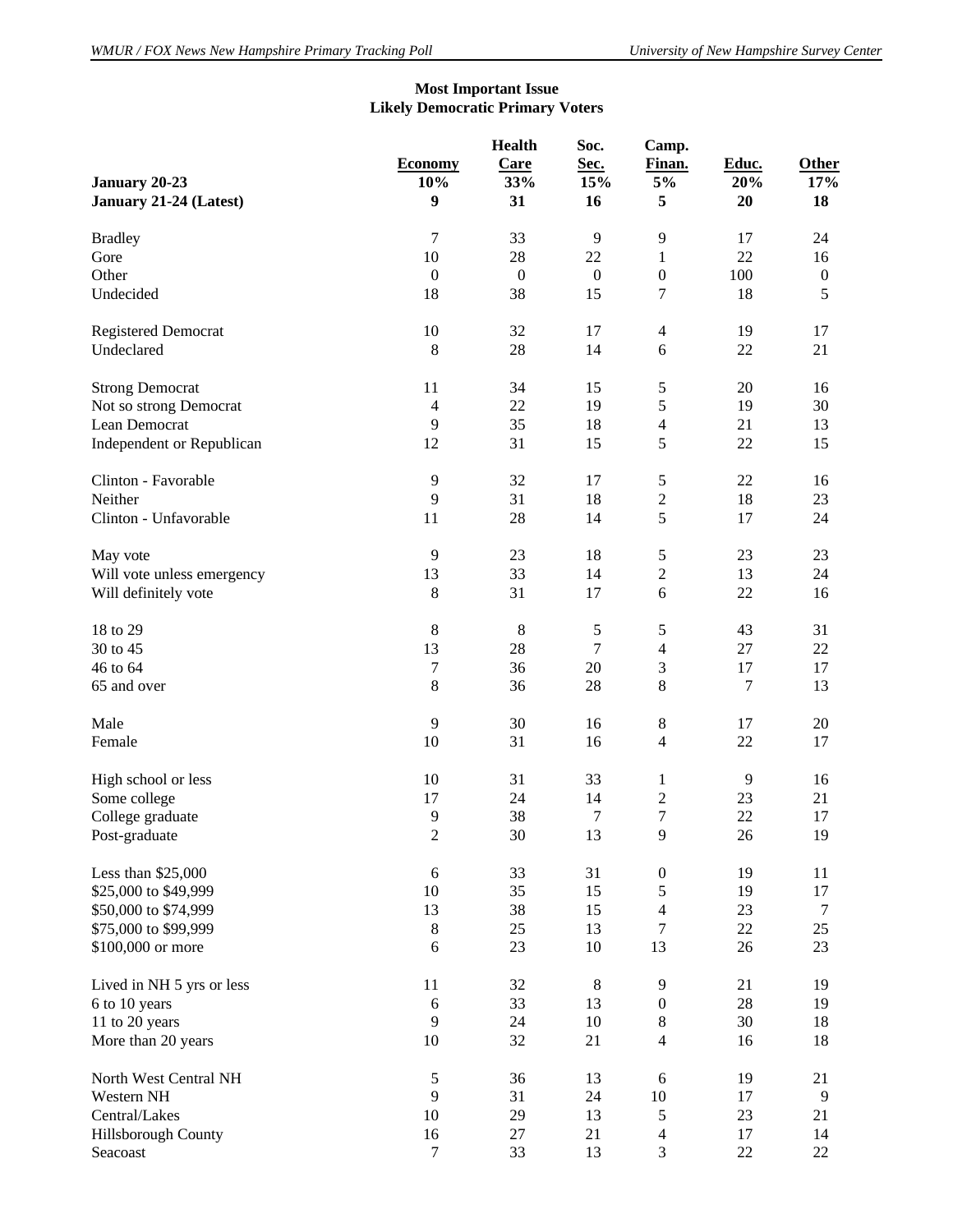## **Important Candidate Qualities Likely Democratic Primary Voters**

| January 20-23<br>January 21-24 (Latest) | <b>Strong</b><br><b>Leader</b><br>19%<br>21 | <b>New</b><br><b>Ideas</b><br>11%<br>11 | <b>Not</b><br><b>Typical</b><br>Pol.<br>7%<br>$\boldsymbol{9}$ | <b>Right</b><br>Exper.<br>15%<br>18 | <b>Best</b><br><b>Chance</b><br>to Win<br>2%<br>3 | <b>Stands</b><br>For<br><b>Beliefs</b><br>39%<br>34 | Loyal<br>Dem.<br>$2\%$<br>$\boldsymbol{2}$ | DK<br>4%<br>$\mathbf{3}$    |
|-----------------------------------------|---------------------------------------------|-----------------------------------------|----------------------------------------------------------------|-------------------------------------|---------------------------------------------------|-----------------------------------------------------|--------------------------------------------|-----------------------------|
| <b>Bradley</b>                          | 15                                          | 15                                      | 17                                                             | 3                                   | $\overline{\mathcal{A}}$                          | 45                                                  | 1                                          | $\boldsymbol{0}$            |
| Gore                                    | 24                                          | 9                                       | $\mathfrak{Z}$                                                 | 31                                  | 3                                                 | 24                                                  | 3                                          | $\mathfrak{Z}$              |
| Undecided                               | 27                                          | 6                                       | 1                                                              | 10                                  | $\boldsymbol{0}$                                  | 46                                                  | $\boldsymbol{0}$                           | 10                          |
| <b>Registered Democrat</b>              | 21                                          | 12                                      | 7                                                              | 18                                  | $\overline{4}$                                    | 32                                                  | $\overline{2}$                             | $\mathfrak{Z}$              |
| Undeclared                              | 20                                          | 8                                       | 14                                                             | 16                                  | 1                                                 | 39                                                  | $\boldsymbol{0}$                           | $\mathbf{1}$                |
| <b>Strong Democrat</b>                  | 20                                          | 12                                      | 6                                                              | 21                                  | $\overline{\mathcal{A}}$                          | 27                                                  | 3                                          | 6                           |
| Not so strong Democrat                  | 20                                          | $8\,$                                   | 10                                                             | 21                                  | 6                                                 | 35                                                  | $\boldsymbol{0}$                           | $\boldsymbol{0}$            |
| Lean Democrat                           | 23                                          | 8                                       | 10                                                             | 15                                  | $\boldsymbol{0}$                                  | 42                                                  | $\overline{2}$                             | $\boldsymbol{0}$            |
| Independent or Republican               | 18                                          | 18                                      | 13                                                             | 7                                   | $\boldsymbol{0}$                                  | 40                                                  | $\boldsymbol{0}$                           | $\overline{4}$              |
| Clinton - Favorable                     | 21                                          | 12                                      | 9                                                              | 22                                  | 3                                                 | 29                                                  | $\boldsymbol{2}$                           | $\sqrt{2}$                  |
| Neither                                 | 20                                          | 6                                       | 5                                                              | 11                                  | $\overline{c}$                                    | 45                                                  | 3                                          | $\boldsymbol{7}$            |
| Clinton - Unfavorable                   | 20                                          | 10                                      | 11                                                             | 6                                   | 3                                                 | 44                                                  | $\boldsymbol{0}$                           | 5                           |
| May vote                                | 22                                          | 9                                       | 22                                                             | 9                                   | $\boldsymbol{0}$                                  | 31                                                  | $\boldsymbol{0}$                           | 9                           |
| Will vote unless emergency              | 18                                          | 9                                       | 10                                                             | 20                                  | $\overline{c}$                                    | 38                                                  | 1                                          | $\mathbf{1}$                |
| Will definitely vote                    | 21                                          | 12                                      | 8                                                              | 17                                  | 3                                                 | 33                                                  | 2                                          | 3                           |
| 18 to 29                                | 23                                          | 30                                      | 1                                                              | $8\,$                               | 3                                                 | 36                                                  | $\boldsymbol{0}$                           | $\boldsymbol{0}$            |
| 30 to 45                                | 23                                          | 6                                       | 9                                                              | 18                                  | 3                                                 | 37                                                  | 1                                          | $\sqrt{2}$                  |
| 46 to 64                                | 21                                          | 13                                      | 12                                                             | 16                                  | $\overline{c}$                                    | 33                                                  | $\overline{c}$                             | $\mathbf{1}$                |
| 65 and over                             | 15                                          | 12                                      | 6                                                              | 24                                  | 5                                                 | 32                                                  | 3                                          | $\overline{4}$              |
| Male                                    | 21                                          | 14                                      | 8                                                              | 18                                  | 3                                                 | 28                                                  | $\overline{4}$                             | $\overline{4}$              |
| Female                                  | 20                                          | 10                                      | 9                                                              | 18                                  | 3                                                 | 37                                                  | 1                                          | $\overline{2}$              |
| High school or less                     | 22                                          | 12                                      | 12                                                             | 15                                  | $\mathfrak 2$                                     | 30                                                  | 4                                          | 3                           |
| Some college                            | 28                                          | 9                                       | $8\,$                                                          | 17                                  | $\overline{c}$                                    | 34                                                  | 1                                          | $\mathbf{1}$                |
| College graduate                        | 20                                          | 13                                      | $\overline{7}$                                                 | 19                                  | $\mathbf{1}$                                      | 39                                                  | $\boldsymbol{0}$                           | $\boldsymbol{0}$            |
| Post-graduate                           | 11                                          | 11                                      | 9                                                              | 21                                  | 7                                                 | 35                                                  | $\overline{c}$                             | $\overline{4}$              |
| Less than $$25,000$                     | 15                                          | 10                                      | $\boldsymbol{0}$                                               | 18                                  | $\boldsymbol{0}$                                  | 51                                                  | $\mathbf{2}$                               | $\mathfrak{Z}$              |
| \$25,000 to \$49,999                    | 12                                          | 13                                      | 16                                                             | 17                                  | 3                                                 | 38                                                  | 1                                          | $\boldsymbol{0}$            |
| \$50,000 to \$74,999                    | 29                                          | 9                                       | 11                                                             | 19                                  | 6                                                 | 22                                                  | $\boldsymbol{2}$                           | $\sqrt{2}$                  |
| \$75,000 to \$99,999                    | 21                                          | 11                                      | $\overline{4}$                                                 | 26                                  | 3                                                 | 30                                                  | $\mathfrak{Z}$                             | $\mathfrak 3$               |
| \$100,000 or more                       | 13                                          | 16                                      | 13                                                             | 21                                  | $\boldsymbol{0}$                                  | 38                                                  | $\boldsymbol{0}$                           | $\boldsymbol{0}$            |
| Lived in NH 5 yrs or less               | 21                                          | 15                                      | 6                                                              | 20                                  | $\boldsymbol{0}$                                  | 38                                                  | $\boldsymbol{0}$                           | $\boldsymbol{0}$            |
| 6 to 10 years                           | 30                                          | 16                                      | 5                                                              | 13                                  | $\overline{4}$                                    | 31                                                  | $\boldsymbol{0}$                           | $\mathbf{1}$                |
| 11 to 20 years                          | 13                                          | 6                                       | $\boldsymbol{7}$                                               | 27                                  | $\sqrt{5}$                                        | 38                                                  | $\mathfrak{Z}$                             | $\sqrt{2}$                  |
| More than 20 years                      | $22\,$                                      | 11                                      | 11                                                             | 15                                  | 3                                                 | 33                                                  | $\overline{2}$                             | 3                           |
| North West Central NH                   | 14                                          | 13                                      | 11                                                             | 15                                  | $\boldsymbol{0}$                                  | 43                                                  | 3                                          | $\boldsymbol{0}$            |
| Western NH                              | 13                                          | 10                                      | $\sqrt{6}$                                                     | 29                                  | 3                                                 | 35                                                  | $\boldsymbol{0}$                           | $\ensuremath{\mathfrak{Z}}$ |
| Central/Lakes                           | 19                                          | 16                                      | $\,8\,$                                                        | 19                                  | 6                                                 | 30                                                  | $\boldsymbol{0}$                           | $\sqrt{2}$                  |
| Hillsborough County                     | $22\,$                                      | 11                                      | 13                                                             | 16                                  | 3                                                 | 32                                                  | $\boldsymbol{0}$                           | $\sqrt{2}$                  |
| Seacoast                                | 24                                          | $\,8$                                   | $\boldsymbol{7}$                                               | 17                                  | 3                                                 | 35                                                  | $\overline{4}$                             | 3                           |